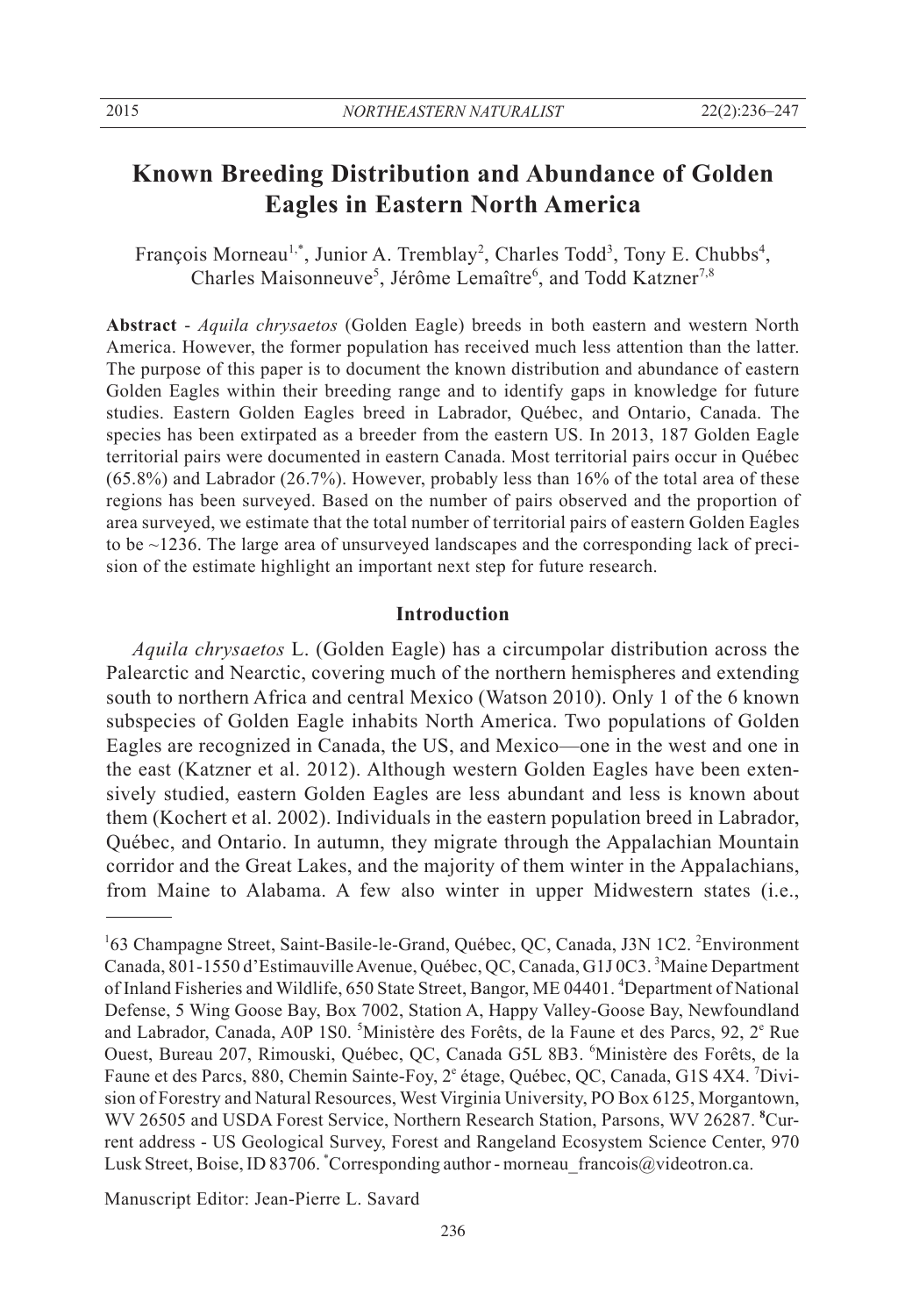*Northeastern Naturalist* Vol. 22, No. 2

F. Morneau, J.A. Tremblay, C. Todd, T.E. Chubbs, C. Maisonneuve, J. Lemaître, and T. Katzner

Michigan, Indiana, and Ohio) and in southern Québec (Brodeur et al. 1996, Katzner et al. 2012).

 The eastern population of Golden Eagles is of increasing concern to conservationists and managers range-wide due to its small size, its vulnerability to a suite of human threats (e.g., wind-energy issues, trapping bycatch, lead poisoning) and the general lack of knowledge about these birds (Katzner et al. 2012). One of the main reasons for the lack of information on eastern Golden Eagles is the immense size and remoteness of the provinces in which they breed. Because these sites are so difficult to access and survey, biological data on breeding distribution of this species are difficult and expensive to gather. Furthermore, in the few cases where data are collected, studies are usually for specific environmental assessments and thus only locally focused.

 Although nesting abundance is key information for monitoring, management, and conservation of bird species, to date, no attempt has been made to synthesize this information for the eastern Golden Eagle. This gap in knowledge is important because, in spite of the remoteness of the breeding sites, Golden Eagles have been documented by a substantial number of environmental assessments and a few large-scale surveys, suggesting that the population may be larger than current estimates. Here, we compile data on the known distribution and abundance of territorial pairs of this population throughout the species' range based on published and unpublished information, and we discuss key concerns on which future studies should focus.

#### **Methods**

#### **Terminology**

2015

 There are inconsistencies in the use of terminology describing breeding by raptors. In this study, we use the term territorial pair to describe a pair of eagles using a nesting territory, regardless of whether or not they were observed to breed. We defined a nesting territory as an area that contained 1 or more nests, including alternate ones, presently or historically used by a single pair (Steenhof and Newton 2007), and considered a nesting territory as occupied if a territorial pair was observed during any of the last 1, 2, or 3 visits because not all nests were visited more than once. Most of the nesting territories we report on were visited in the last decade. Golden Eagles usually reuse nesting territories for a long period of time (Kochert and Steenhof 2012). Evidence we counted as observations of a territorial pair included observation of either 2 Golden Eagles, an incubating bird, eggs or chicks in the nest, signs of refurbishment of a nest, or greenery (Morneau et al. 2012). We classified a nesting territory as abandoned if no evidence of a territorial pair was found despite at least 3 yearly surveys. Finally, we categorized a nesting territory as undetermined occupancy if it was visited fewer than 3 times without evidence of a territorial pair, or if it was occupied >20 years ago and has not been visited since that time.

## **Data collection and management**

 We collected data from peer-reviewed journal articles, unreviewed published information (grey literature), and unpublished data, including the Québec database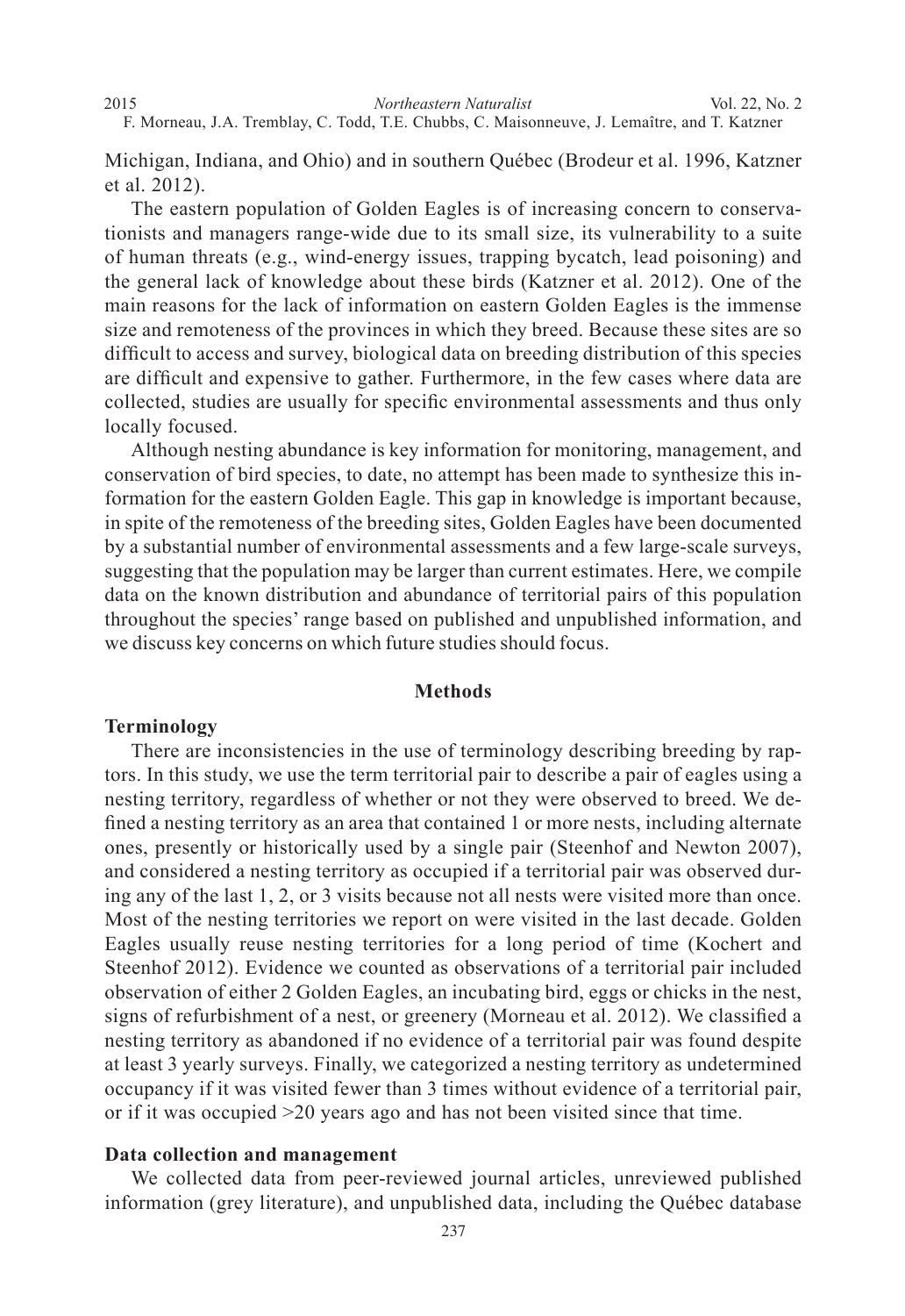| 2015 | Northeastern Naturalist                                                                      | Vol. 22, No. 2 |
|------|----------------------------------------------------------------------------------------------|----------------|
|      | F. Morneau, J.A. Tremblay, C. Todd, T.E. Chubbs, C. Maisonneuve, J. Lemaître, and T. Katzner |                |

on bird species at risk (SOS-POP 2013). Some of these surveys were conducted by the authors (F. Morneau, T. Chubbs, C. Maisonneuve, and J.A. Tremblay).

 The field data we considered, whether published or unpublished, were primarily from helicopter surveys of cliffs (e.g., Morneau et al. 2012). Other data came from spot-check surveys, which were single visits to potential nest sites that occurred as a by-product of aerial surveys not for Golden Eagles (e.g., waterfowl surveys or natural resource inventories), or aerial transportation. A few nests were also found during ground surveys.

 For Québec and Labrador, where more data were available, we estimated the proportion of the area of the province that was surveyed and calculated the density of Golden Eagle nests per unit area (km<sup>2</sup>). We then estimated the number of territorial pairs in the province by extrapolating that density over the total area of the region. Our understanding of Golden Eagle density and distribution in Ontario is so poor that we felt similar extrapolation there would be inappropriate.

#### **Results**

 Golden Eagles nest in half of eastern Canada's provinces. We summarize our findings by presenting data in a spatially organized manner, from east to west.

## **Labrador and Newfoundland**

Golden Eagles are observed in insular Newfoundland but are not known to breed there. Golden Eagles have been observed in Labrador since the Moravians (a Slavic ethnic group) settled the region in 1771 (Townsend and Allen 1907). At present, the province supports 50 known and occupied Golden Eagle nesting territories, most of which are located in the province's central river valleys (Fig. 1). Most of these birds were discovered in the 1980s and 1990s as a result of surveys conducted during environmental impact assessments for the Canadian Department of National Defense (DND 1994) and during the Voisey's Bay Nickel Mine impact assessment studies (VBNC 1997).

About 15% of Labrador's 269,073 km<sup>2</sup> has been surveyed. If the unsurveyed areas support similar numbers of Golden Eagles as do the surveyed areas, we estimate that the whole region could harbor 333 territorial pairs (50 Golden Eagles / 0.15 of total area).

## **Québec**

 Although the breeding status of Golden Eagles seems to be better known in Québec than in any other eastern province, there are few published records of Golden Eagles breeding there. The oldest substantiated record in the literature is from 1915, at Matane Lake in the Gaspé Peninsula (Baillie 1955); this territory was still occupied in 2013 (Ministère des Forêts, de la Faune et des Parcs [MFFP], QC, unpubl. data). Todd (1963) documented 2 adults that he observed at the mouth of the Petite Rivière de la Baleine (Hudson Bay drainage basin) in 1926. Spofford (1959) reported a nest with 2 adult Golden Eagles found at Sugluk Inlet (now Salluit) on the Ungava Peninsula in 1952. Between 1970 and 1989, a dozen new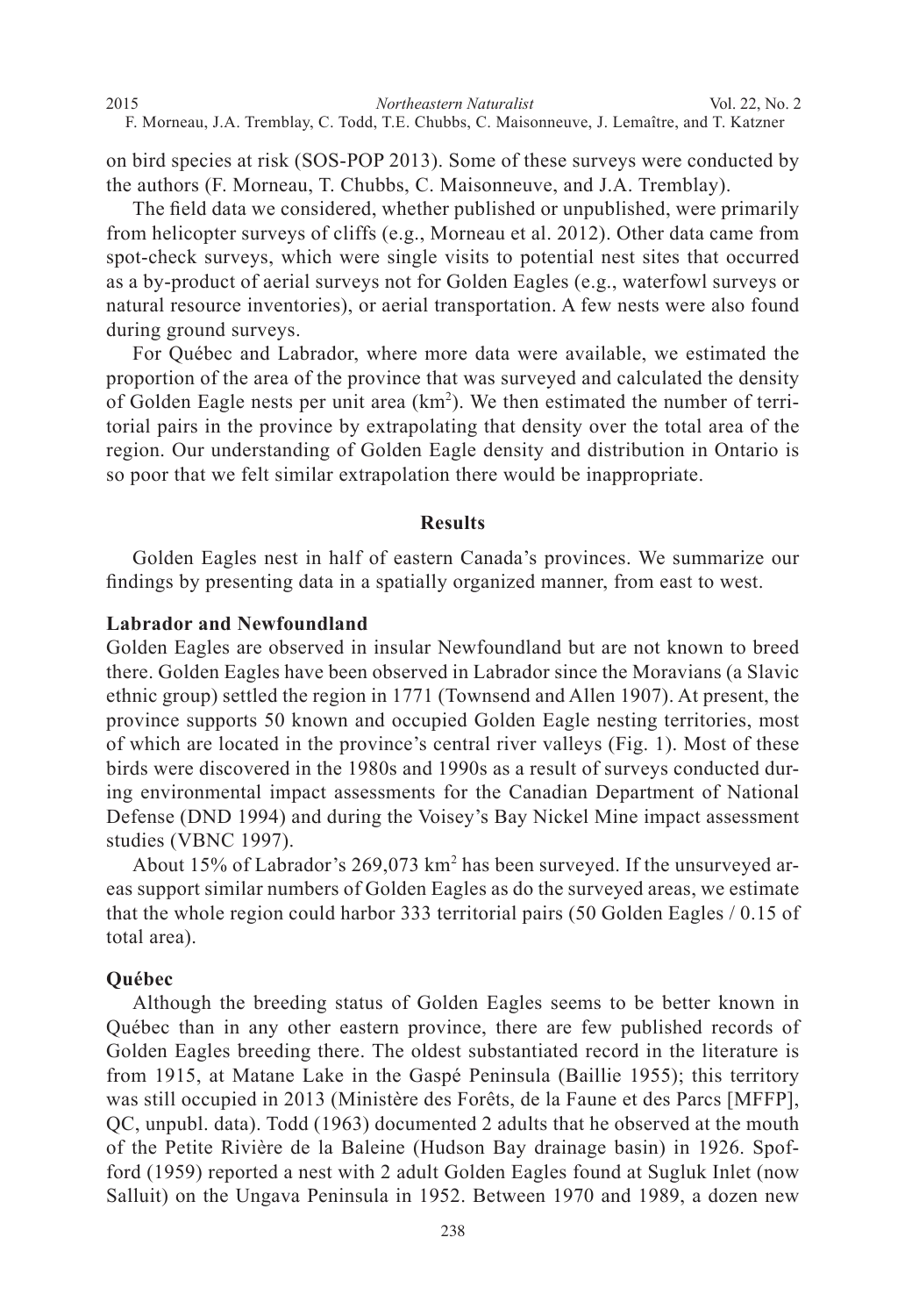*Northeastern Naturalist* Vol. 22, No. 2 F. Morneau, J.A. Tremblay, C. Todd, T.E. Chubbs, C. Maisonneuve, J. Lemaître, and T. Katzner 2015

occupied nesting territories were found, mostly on the Ungava Peninsula (Brodeur and Morneau 1999).

 The vast majority of the >260 nests and 123 occupied territories in Québec (Table 1) have been discovered since 1990 during environmental impact studies for hydro-electric (Morneau et al. 1994, 2012), mining, road, or other development projects (SOS-POP 2013). Additional sources of nest data include bird atlases (Atlas des oiseaux nicheurs du Québec 2013, Gauthier and Aubry 1996), dedicated



Figure 1. Golden Eagle nesting territories in eastern North America. Black dots represent occupied territory, white dots represent abandoned territory, and a grey dot represents an undetermined territory (see text for definitions of territory status). The province of Québec was divided into 6 regions: 1) north coast of the St. Lawrence River, 2) the Gaspé Peninsula, 3) Anticosti Island, 4) the James Bay drainage basin, 5) the Hudson Bay drainage basin, and 6) the Ungava Bay drainage basin. Golden Eagles are not known to breed in the un-numbered regions of south-central and southwestern Québec. Not all occupied nesting territories are shown on the map for Québec.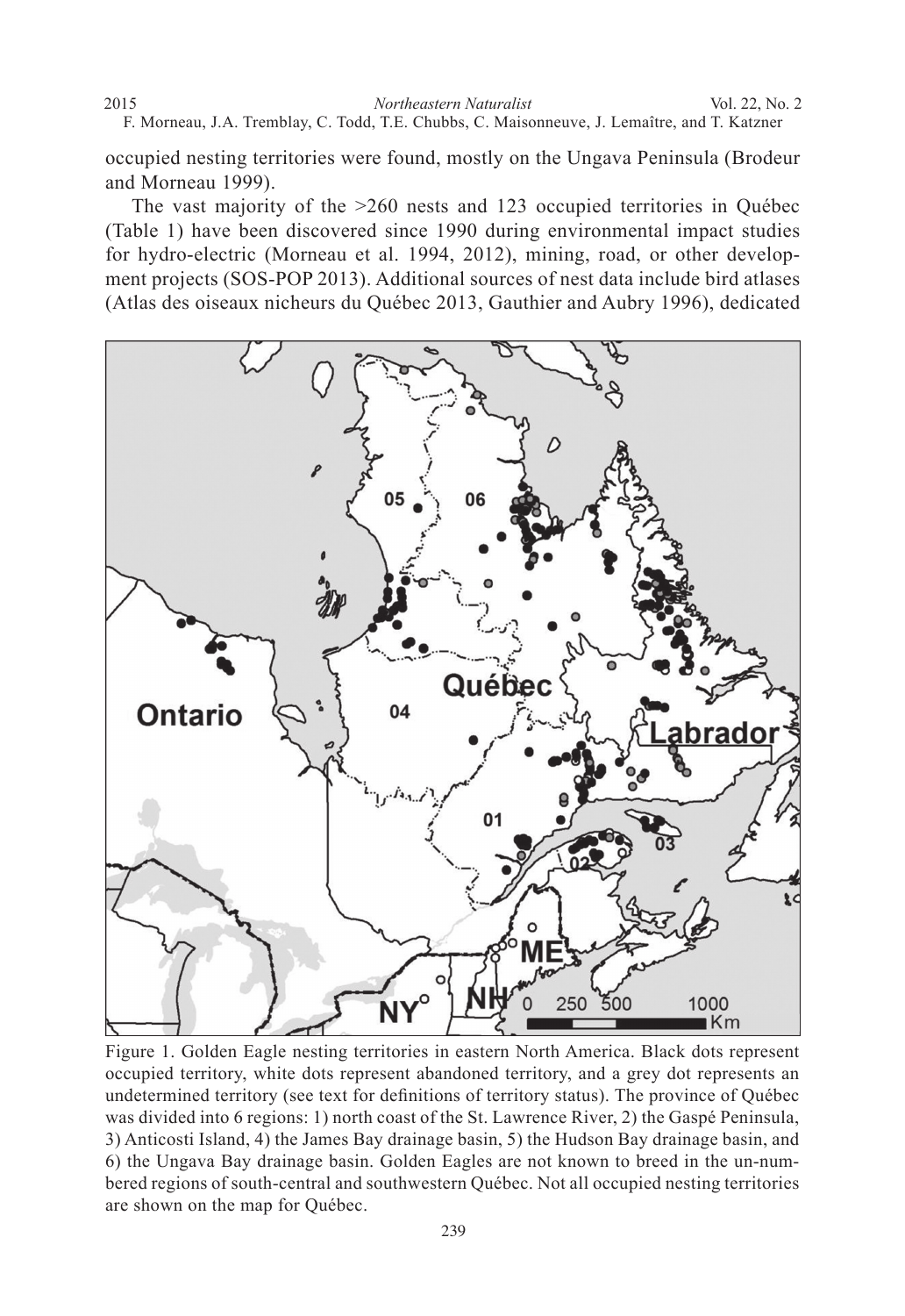F. Morneau, J.A. Tremblay, C. Todd, T.E. Chubbs, C. Maisonneuve, J. Lemaître, and T. Katzner

Golden Eagle surveys (McNicoll et al. 1996), and natural history observations (SOS-POP 2013).

 Golden Eagles occur throughout 6 very distinct regions of Québec. These include 1) the north coast of the St. Lawrence River, 2) the Gaspé Peninsula, 3) Anticosti Island, 4) the James Bay drainage basin, 5) the Hudson Bay drainage basin, and 6) the Ungava Bay drainage basin (Fig. 1). Golden Eagles are not known to breed in south-central and southwestern Québec, and we do not discuss those regions here. We describe each of the regions with Golden Eagles below.

 *North coast of the St. Lawrence River* (north of Québec City; 01 in Fig. 1). The topography of this region is hilly to mountainous, and elevations extend from sea level to 1100 m. Vegetation is mostly forested with some open areas (alpine tundra, burns, heath, and clear-cuts). Cliffs (nesting habitat for Golden Eagles) are relatively common and well distributed. There are few roads, but there is significant logging activity in the south.

 The limited surveys that have been conducted in this area occurred from helicopters and mostly in the last decade. In these surveys, the main stem of about 25% of the ~36 large river valleys in the region were checked for cliff nests, and 36 territories region-wide were documented as occupied, 15 others of undetermined status were found, and 3 were documented as abandoned (Table 1; SOS-POP 2013). Less than 25% of the 257,646 km<sup>2</sup> in the area has been surveyed; however, if known density estimates are consistent region-wide, then we estimate that the region supports 144 territorial pairs (36 / 0.25).

*Gaspé Peninsula* (02 in Fig. 1). The Gaspé Peninsula is mostly mountainous, with elevations ranging from sea level to 1268 m (Mount Jacques-Cartier). The landscape is dominated by boreal deciduous and coniferous forests, although some of the summits are open alpine tundra and the forests have been heavily logged. Cliff-nesting habitat is relatively common.

 There are 15 documented Golden Eagle nesting territories on the Gaspé Peninsula (SOS-POP 2013). In 2013, 11 territories were occupied, whereas the others were abandoned or of undetermined status (Table 1). Most of these territories are concentrated in the northern, more mountainous part, of the Peninsula (Fig. 1).

|                                                                 | Area $(km^2)$ |                       | Known number of nesting territories |          |                  |                               |
|-----------------------------------------------------------------|---------------|-----------------------|-------------------------------------|----------|------------------|-------------------------------|
| Region                                                          | Surveyed      | Not surveyed Occupied |                                     |          | Undet. Abandoned | Total                         |
| North coast of the St. Lawrence<br>River (north of Québec City) | 64.412        | 193,235               | 36                                  | 15       | 3                | 54                            |
| Gaspé Peninsula                                                 | 15,538        | 15,538                | 11                                  | 2        | $\overline{2}$   | 15                            |
| Anticosti Island                                                | 789           | 7103                  | 5                                   | $\Omega$ | $\theta$         |                               |
| James Bay drainage basin                                        | 16,200        | 333,800               | $\mathfrak{D}$                      | $\theta$ | $\theta$         | $\mathfrak{D}_{\mathfrak{p}}$ |
| Hudson Bay drainage basin                                       | 27,000        | 173,000               | 22                                  | 2        | $\theta$         | 24                            |
| Ungava Bay drainage basin                                       | 38,000        | 346,097               | 47                                  | 23       | $\theta$         | 70                            |
| Total                                                           | 161,939       | 1,068,773             | 123                                 | 42       | 5                | 170                           |

Table 1. Abundance of known Golden Eagle nesting territories in 6 regions of Québec in 2013. Undet. = nesting territories for which status could not be determined.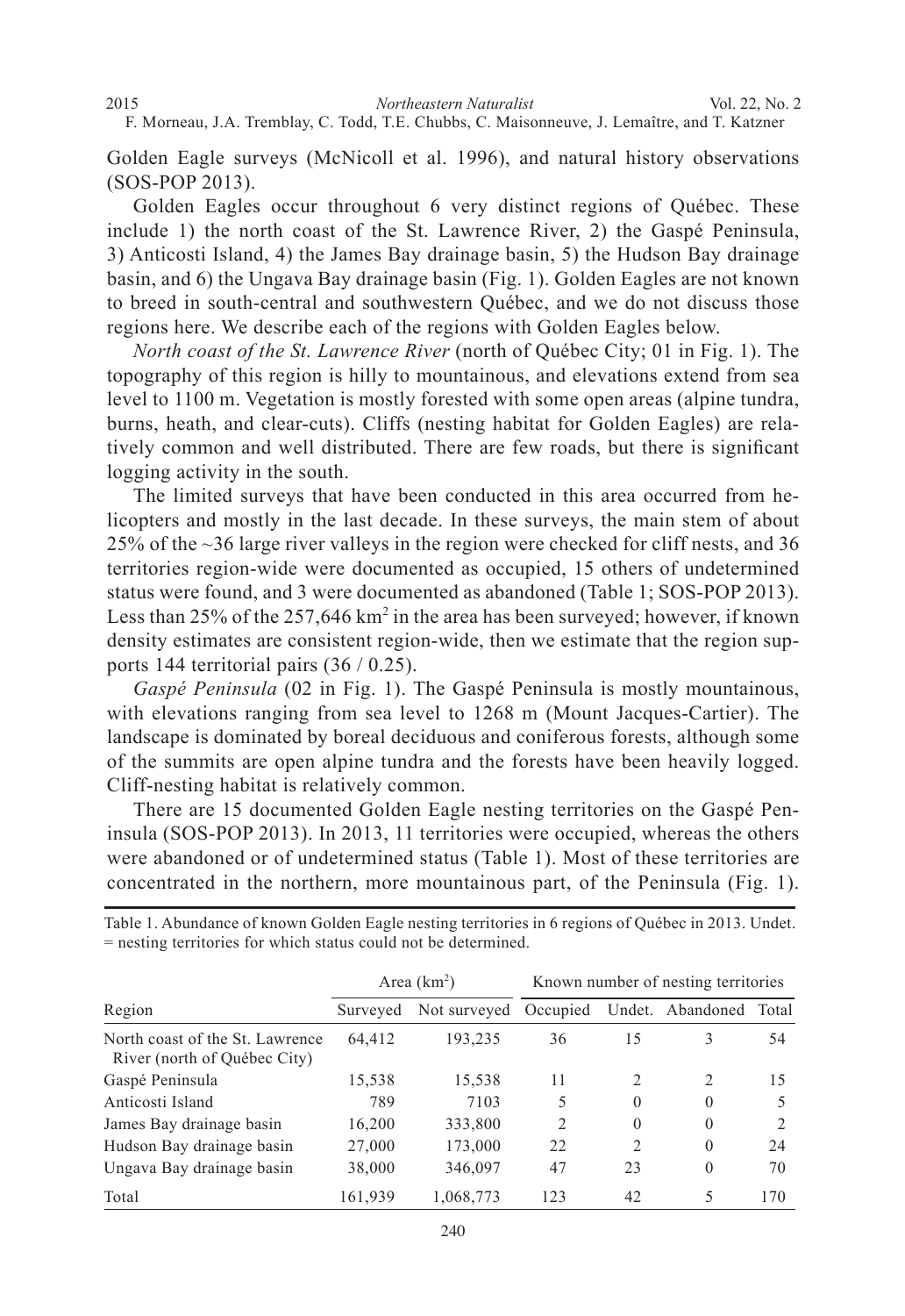*Northeastern Naturalist* Vol. 22, No. 2

2015

F. Morneau, J.A. Tremblay, C. Todd, T.E. Chubbs, C. Maisonneuve, J. Lemaître, and T. Katzner

The Gaspé Peninsula covers an area of  $31,075$  km<sup>2</sup>. Because most nests have been found through spot checks, it is difficult to precisely assess previous sampling effort. However, we estimate that approximately 50% of the area has been effectively surveyed and thus the region may support about 22 pairs of Golden Eagles  $(11 / 0.50)$ .

 *Anticosti Island* (03 in Fig. 1). Anticosti Island is located in the Gulf of St. Lawrence, northeast of the Gaspé Peninsula but east of the mainland. The island is hilly and forested, but open bogs and clearcuts are abundant. Cliffs are locally common along river valleys and on the north side of the island.

 From 2010 to 2013, surveyors collecting data for a bird atlas found 5 occupied Golden Eagle nesting territories on cliffs in river valleys near the center of the island (Atlas des oiseaux nicheurs du Québec 2013; Fig. 1). Some of these newly found nests are huge, suggesting that they have been used for many years. No more than 10% of the island's 7892 km<sup>2</sup> has been surveyed, and thus, Anticosti Island may support about 50 territorial pairs of Golden Eagles (5 / 0.10).

*James Bay drainage basin* (04 in Fig. 1). The western third of the James Bay drainage basin is relatively flat, with large bogs and very few cliffs. The middle third of the drainage basin is rolling land with scattered hills sometimes bisected by small cliffs. The eastern third has many cliffs and is hillier; the Otish Mountains extend to nearly 1000 m in elevation. All 3 landforms are dominated by open biotopes driven by the short, 50-y regional fire cycles (Héon 2010).

Only 1200  $km^2$  of this region (<1% of its 350,000  $km^2$ ) has been surveyed for Golden Eagles and a few sites have been spot-checked (Benoit and Ibarzabal 2004). One occupied territory was found in the Otish Mountains and 2 adults were observed near a cliff in the northeast, along the La Grande Rivière (Fig. 1). If cliffs observed during waterfowl surveys are included (about  $15,000 \text{ km}^2$  of surveys), then an estimated 5% of the James Bay drainage basin has been surveyed for Golden Eagles, and we estimate that the region may support about 40 pairs of territorial Golden Eagles (2 / 0.05).

 *Hudson Bay drainage basin* (05 in Fig. 1). The topography of this region varies from coastal cuestas and gentle hills to a lake plateau in the southeast. Cliffs are common, especially in the southwest. Landcover is primarily tundra and forest tundra; even in the taiga, in the south, landscapes are largely open due to the relatively short fire-return interval.

Between 1990 and 1992, a 10,600-km<sup>2</sup> area in the southwest of the region was completely surveyed for Golden Eagle nests (Morneau et al. 1994). In the same period, an adjacent area of 10,000 km<sup>2</sup> was partly checked for Golden Eagle nests (Morneau et al. 1994). The lead author incidentally checked an additional 6400 km<sup>2</sup> in association with other work. In total, 22 occupied territories and 2 territories of unknown status were found during these surveys (Table 1). The drainage basin covers 200,000 km<sup>2</sup>; thus, approximately 86% is unsurveyed and the area may support about 157 pairs (22 / 0.14).

*Ungava Bay drainage basin* (06 in Fig. 1). Local topography in this northernmost region of Québec varies from coastal plains and hills near the tips of Ungava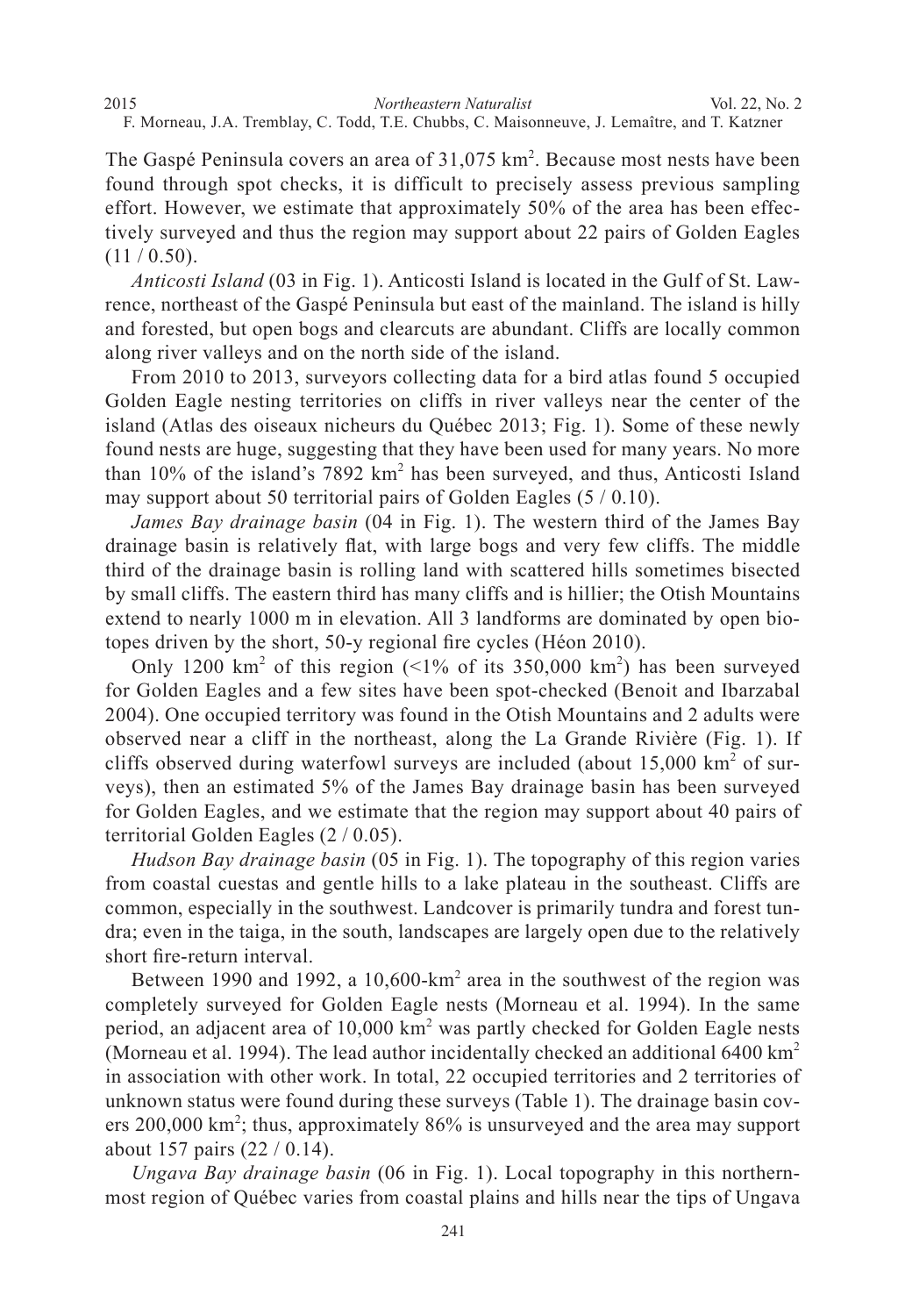*Northeastern Naturalist* 2015 Vol. 22, No. 2 F. Morneau, J.A. Tremblay, C. Todd, T.E. Chubbs, C. Maisonneuve, J. Lemaître, and T. Katzner

Peninsula and in the south, to mountains in the east, including mount D'Iberville; at 1622 m, it is the highest point in Québec. Cliffs are well distributed throughout the region, especially in river valleys. This region is predominantly covered by tundra and forest tundra.

An area of approximately 25,000 km<sup>2</sup> near Kuujjuaq has been partly searched for Golden Eagle nests as were smaller areas near Deception Bay at the tip of Ungava Peninsula (MFFP, unpubl. data), south of Kuujjuaq, along the west coast of Ungava Bay and Ungava Peninsula, and in part of the George River, Caniaspicau River, and Korok River valleys. These surveys revealed that the region supports the greatest known abundance of Golden Eagles in the province. There are 47 described occupied Golden Eagle nesting territories in the region and 23 of undetermined status (Table 1). All of the nests found are located on cliffs.

Overall, less than  $38,000 \text{ km}^2$ , or  $10\%$  of the region's  $384,097 \text{ km}^2$ , has been surveyed for Golden Eagles. Extrapolating to the remaining 90%, we estimate that the region may support about 470 pairs  $(47/0.10)$ . Furthermore, recent telemetry data suggest that this region may also support large numbers of summering nonterritorial and non-breeding Golden Eagles (Miller 2012).

## **Ontario**

 The first Golden Eagles documented to breed in Ontario were observed in the southwest region of Kenora in 1959 (Peck and James 1983). All more recently documented evidence of nesting has occurred on the opposite side of the province in the Hudson Bay Lowlands (Fig. 1; Bird Studies Canada et al. 2008). There is no evidence that the species may still nest in the southwest of the province (Sutherland 2010).

 In aerial surveys conducted during 2001–2003, fourteen occupied territories were found in the Sutton Ridges and along the major rivers draining the northern Hudson Bay Lowlands (Sutherland 2010). The size of the provincial breeding subpopulation remains unknown, but given the relatively small proportion of the province surveyed, it likely comprises at least 20 territorial pairs (Sutherland 2010).

## **Summary for eastern Canada**

 There are 187 known territorial pairs of Golden Eagles in eastern Canada (Table 2). Most inhabit Québec (65.8 %) and Labrador (26.7 %). However, over 84% of the vast area of Canada's eastern provinces has never been surveyed for Golden Eagles. By summing all the previous estimates, it might be approximated that eastern Canada may currently support ~1236 territorial pairs.

# **Northeastern US**

 At present, Golden Eagles no longer breed in the northeastern US. Reputable historic accounts of Golden Eagle nesting are reported from at least 5 states in this region (Table 3; Katzner et al. 2012). In 1736, in Maine, early European settlers described a Golden Eagle nest based on Abenaki (Native American/First Nations) lore. Another cliff nest in Piscataquis County, ME, was sketched and labelled in 1689. The Abenakis had traditionally named both sites Sowangan-adjoo translated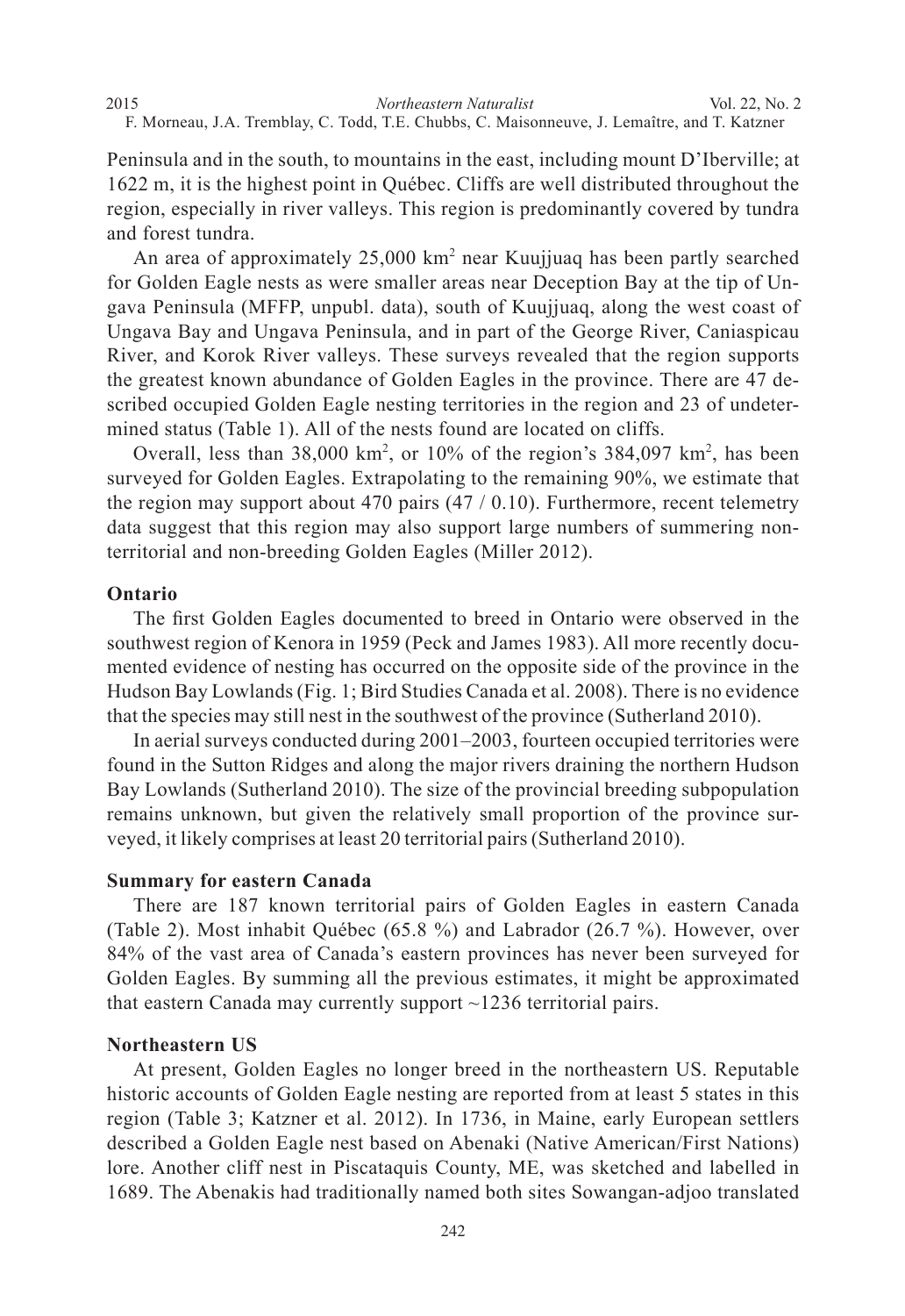*Northeastern Naturalist* Vol. 22, No. 2 F. Morneau, J.A. Tremblay, C. Todd, T.E. Chubbs, C. Maisonneuve, J. Lemaître, and T. Katzner 2015

as Eagle Mountain (Eckstrom 1936, Palmer 1988). These are among the earliest written accounts of Golden Eagle nesting in eastern North America.

 Most of the nests known in the eastern US were in the Appalachian corridor, although some were recorded in New York's Adirondack Mountains. Since 1960, occupancy by Golden Eagles has been documented in only 8 territories, all in states bordering Canada (Table 3, Fig. 1; Spofford 1971, Todd 2000). The last breeding activity (1996), pair occupancy (1997), and territorial adult (1999) were all documented in northern Maine at the same cliff nest first described in 1736.

 Together, these data suggest that the northeastern US was historically at the edge of the Golden Eagle's breeding distribution. Birds were likely at chronically low breeding density, and have exhibited a prolonged northward retreat in breeding range since European arrival in North America. There is no sound historical evidence that naturally occurring Golden Eagles bred in the Appalachians south of New York (Lee 1990). Some recently translocated (Katzner et al. 2012) birds may,

|            | Number of known nesting territories |              |           |       | $%$ area                 | Population |  |
|------------|-------------------------------------|--------------|-----------|-------|--------------------------|------------|--|
| Region     | Occupied                            | Undetermined | Abandoned | Total | surveyed                 | estimate   |  |
| Ontario    | 14                                  | 0            | $\theta$  | 14    |                          | 20         |  |
| Ouébec     | 123                                 | 42           |           | 170   | 15                       | 883        |  |
| Labrador   | 50                                  | 12           | 6         | 68    | 15                       | 333        |  |
| Eastern US | $\theta$                            | 0            | 8         |       | $\overline{\phantom{0}}$ | $\theta$   |  |
| Total      | 187                                 | 54           | 16        | 257   | 15                       | 1236       |  |

Table 2. Number of Golden Eagle nesting territories in eastern North America in 2013. Population estimate for Ontario is from Sutherland (2010); all others from this study.

Table 3. Earliest and most recent of Golden Eagle nesting territories in eastern North America, by state and province. The species has been extirpated from the US as a breeder; historical numbers are provided for US states where Golden Eagles once bred. Newfoundland is excluded, as there are no records of birds breeding there.

|                   |                 | Golden Eagle nesting territories  | Documented territory occupancy |          |  |
|-------------------|-----------------|-----------------------------------|--------------------------------|----------|--|
| Region            | $\#$ since 1962 | Historic total $#$<br>Most recent |                                | Earliest |  |
| Canadian province |                 |                                   |                                |          |  |
| Labrador          |                 | $\overline{\phantom{a}}$          | Present                        | --       |  |
| Ouébec            |                 | $\overline{\phantom{0}}$          | Present                        | 1915     |  |
| Ontario           |                 |                                   | Present                        | 1959     |  |
| US state          |                 |                                   |                                |          |  |
| Maine             | 4               | 11                                | 1997                           | 1680s    |  |
| Massachusetts     | 0               |                                   | 1880s                          | 1880s    |  |
| New Hampshire     |                 | 3                                 | 1961                           | 1830s    |  |
| New York          | 3               | 8                                 | 1979                           | 1770s    |  |
| Pennsylvania      | 0               |                                   | 1850s                          | 1850s    |  |
| Vermont           |                 |                                   | 1900s                          | 1890s    |  |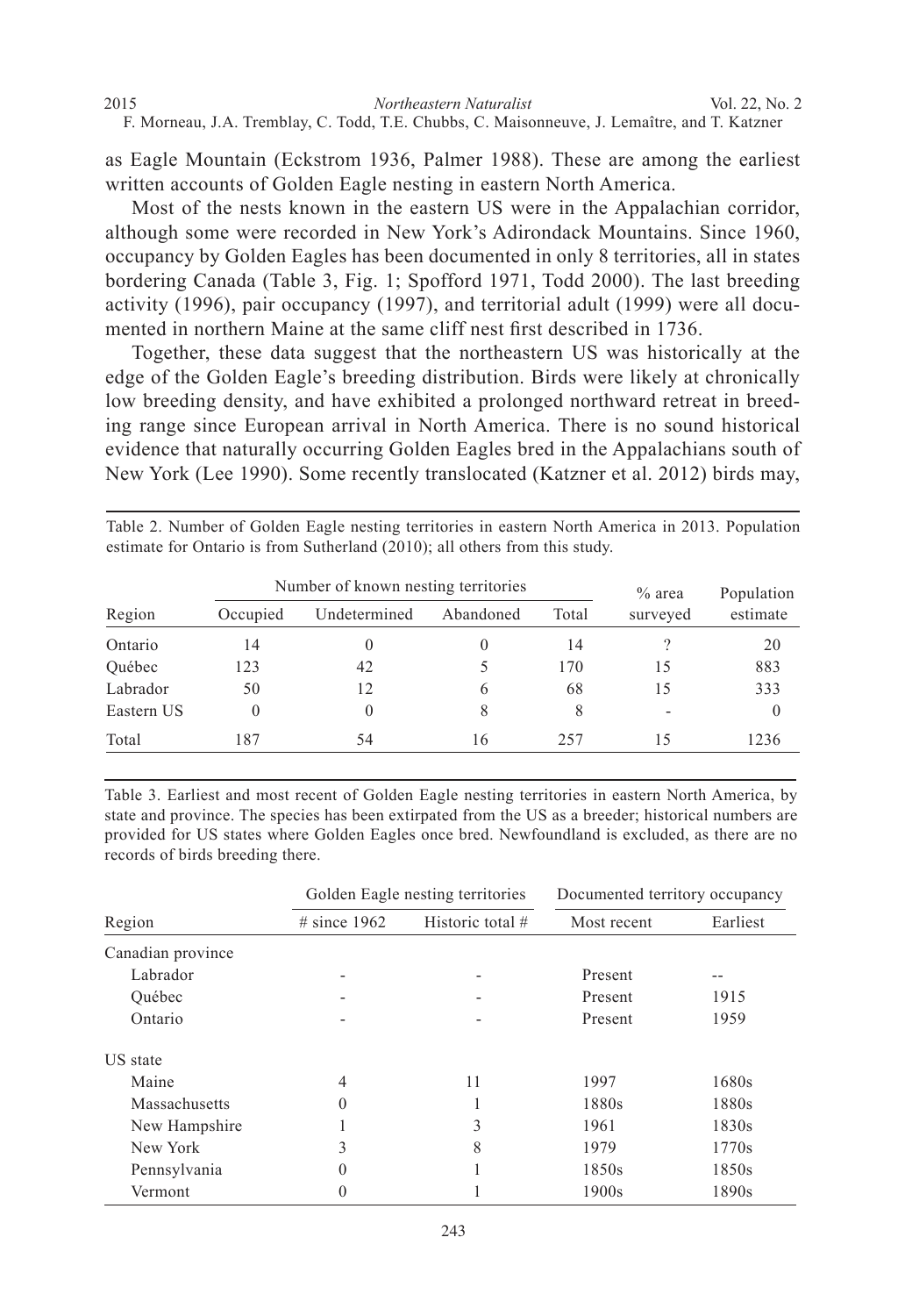*Northeastern Naturalist* 2015 Vol. 22, No. 2 F. Morneau, J.A. Tremblay, C. Todd, T.E. Chubbs, C. Maisonneuve, J. Lemaître, and T. Katzner

however, have bred in Tennessee (a recently fledged juvenile Golden Eagle was brought to a TN rehabilitation facility in summer 2012).

#### **Discussion**

 The review we present here is a first attempt to describe the distribution and abundance of Golden Eagles across their range in eastern Canada and the northeastern US. Our work also highlights a number of knowledge gaps regarding this population and provides a context for future research and conservation actions.

 Golden Eagles are broadly distributed across northeastern Canada. The majority of this population breeds in Québec, but there are also breeders in Labrador and Ontario. Although we document here the presence of 187 known territorial pairs, >84% of this vast region has never been surveyed for Golden Eagles, and we estimated that the number of breeding pairs is  $\sim$ 1236. A typical stable age structure for Golden Eagles predicts that the breeding population is comprised of  $\sim$ 50% of the population (e.g., Katzner et al. 2007). If this population is stable, then we estimate that the population includes  $\sim$  5000 individuals (1236 adult territory-holding males  $+$  1236 adult territory-holding females  $= 2472$  adults  $+ 2472$  pre-adults  $= 4944$  birds).

There are knowledge gaps in our description of Golden Eagle distribution and abundance, and they pertain to areas that have been surveyed for Golden Eagles and to unsurveyed areas. In the surveyed areas, the actual number of territorial pairs is probably greater than we report here. Indeed, Golden Eagle nests are not trivial to find, and it generally takes at least 2 years of surveys to identify all of the nesting territories and territorial pairs in an area (McIntyre and Adams 1999, Morneau et al. 2012, Phillips and Beske 1990). However, most areas were surveyed in only 1 year. Furthermore, only spot-checks were conducted in numerous areas.

 It is also probable that a number of the territories with indeterminate status are in fact occupied. Indeed, in most cases, only 1 nest is known in each of those territories. However, in 1 particularly well-studied region along the north coast of the St. Lawrence River, there were, on average, 3.3 nests per territory ( $n = 20$  territories; Morneau et al. 2012). Such a pattern is not unique to Canada, and other studies generally report more than 1, and up to 18 nests in a nesting territory (Kochert and Steenhof 2012, Kochert et al. 2002). Thus, where the status of a territory is unknown, it may be that the nest that was found is one that is rarely used. In such a case, it may be likely that some other more regularly used nest exists and the territory is occupied in spite of the fact that birds are almost never seen at the only known nest (Milsap et al. 2014).

 Within unsurveyed regions, there are 2 key areas in which future work could enhance present understanding of Golden Eagle distribution and abundance: (1) better demarcation of the breeding range of the species in eastern Canada and (2) improved characterization of Golden Eagle habitat associations. The extent of the documented Golden Eagle breeding range continues to expand. In Manitoba, 6 Golden Eagle nesting territories were recently found in the Hudson Bay lowlands of Wapusk National Park (Asselin et al. 2013). It is not clear if these are actually nests of western birds, if this finding represents a recent range expansion by eastern birds,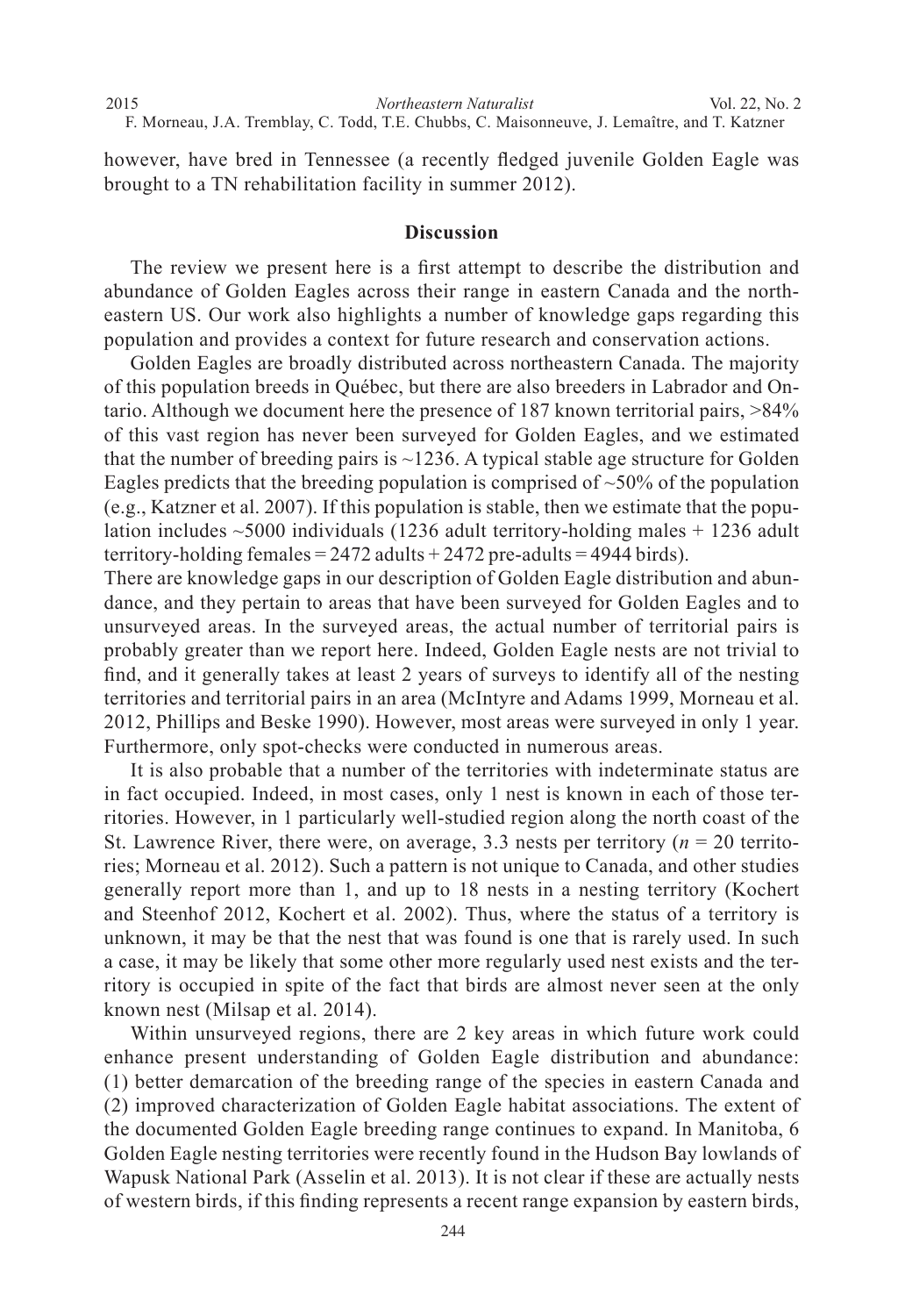*Northeastern Naturalist* Vol. 22, No. 2 F. Morneau, J.A. Tremblay, C. Todd, T.E. Chubbs, C. Maisonneuve, J. Lemaître, and T. Katzner 2015

or if the new data represent a more clear understanding of the actual extent of the breeding distribution of this species. Nevertheless, Golden Eagles tend to be cryptic and difficult to find during the breeding season. It therefore may be that there are Golden Eagles breeding at low densities in a greater area of eastern Canada than is presently recognized, including in some of the areas south of the known range of the species in Ontario and Québec.

 Golden Eagle habitat use in eastern Canada is also not well understood. Golden Eagles are thought to be primarily found in mountainous terrain (Watson 2010). However, the Golden Eagles reported in Manitoba were breeding in a similar lowrelief habitat as those found in northern Ontario. Likewise, in eastern Canada there are records of Golden Eagles nesting in trees of the Hudson Bay lowlands and on a flat plateau of the Gaspé Peninsula. Finally, although the species is associated with open habitats, it can be found in clear-cuts within forest matrices or even in relatively closed landscapes (SOS-POP 2013). Thus, while broad principles of Golden Eagle ecology can be applied to understanding the species' distribution, more robust estimates of population size could be generated with region-specific nesting-habitat suitability models. The number of Golden Eagles we estimated,  $\sim$ 1236 territorial pairs ( $\sim$ 5000 individuals), appears relatively low for an area as large as eastern Canada. The lack of knowledge about the true habitat associations and breeding distribution underlines the importance of both future conservation action for the species and additional research to underpin those actions.

#### **Acknowledgments**

 We are deeply grateful to several environmental consultants, as well as the MFFP that conducted species-specific surveys in Québec. We thank the Regroupement QuébecOiseaux, Environment Canada's Canadian Wildlife Service, and Bird Studies Canada for supplying data from the Québec Breeding Bird Atlas. We also thank the thousands of participants who helped gather these data. Thanks to the official sponsors of the Ontario Breeding Bird Atlas (Bird Studies Canada, Canadian Wildlife Service, Federation of Ontario Naturalists, Ontario Field Ornithologists, and Ontario Ministry of Natural Resources) for supplying Atlas data, and to the thousands of volunteer participants who gathered data for the project. Walter Spofford (deceased, 1995), Ralph Palmer (deceased, 2003), and Ron Joseph shared unpublished accounts of Golden Eagle nests in Maine and elsewhere in the northeastern US. Special thanks to N. d'Astous, P. Beaupré, S. Brodeur, S. Côté, S. Denault, L. Fradette, P. Fradette, J. Hébert, P. May, J.-F. Poulin, and J. Rioux for their great support and expertise. We thank Don Sutherland for his comments on the Ontario section. Financial and logistical support for this work came from the MFFP, the Institute for Environmental Monitoring and Research, Hydro-Québec, and PA SWG grants T-12 and T47-R-1, US DoE grant DE-EE0003538.

#### **Literature Cited**

Atlas des oiseaux nicheurs du Québec. 2013. Regroupement QuébecOiseaux, Service canadien de la faune d'Environnement Canada et Études d'Oiseaux Canada. Québec, QC, Canada.

Asselin, N.C., M.S. Scott, J. Larkin, and C. Artuso. 2013. Golden Eagles (*Aquila chrysaetos*) breeding in Wapusk National Park, Manitoba. Canadian Field-Naturalist 127:180–184.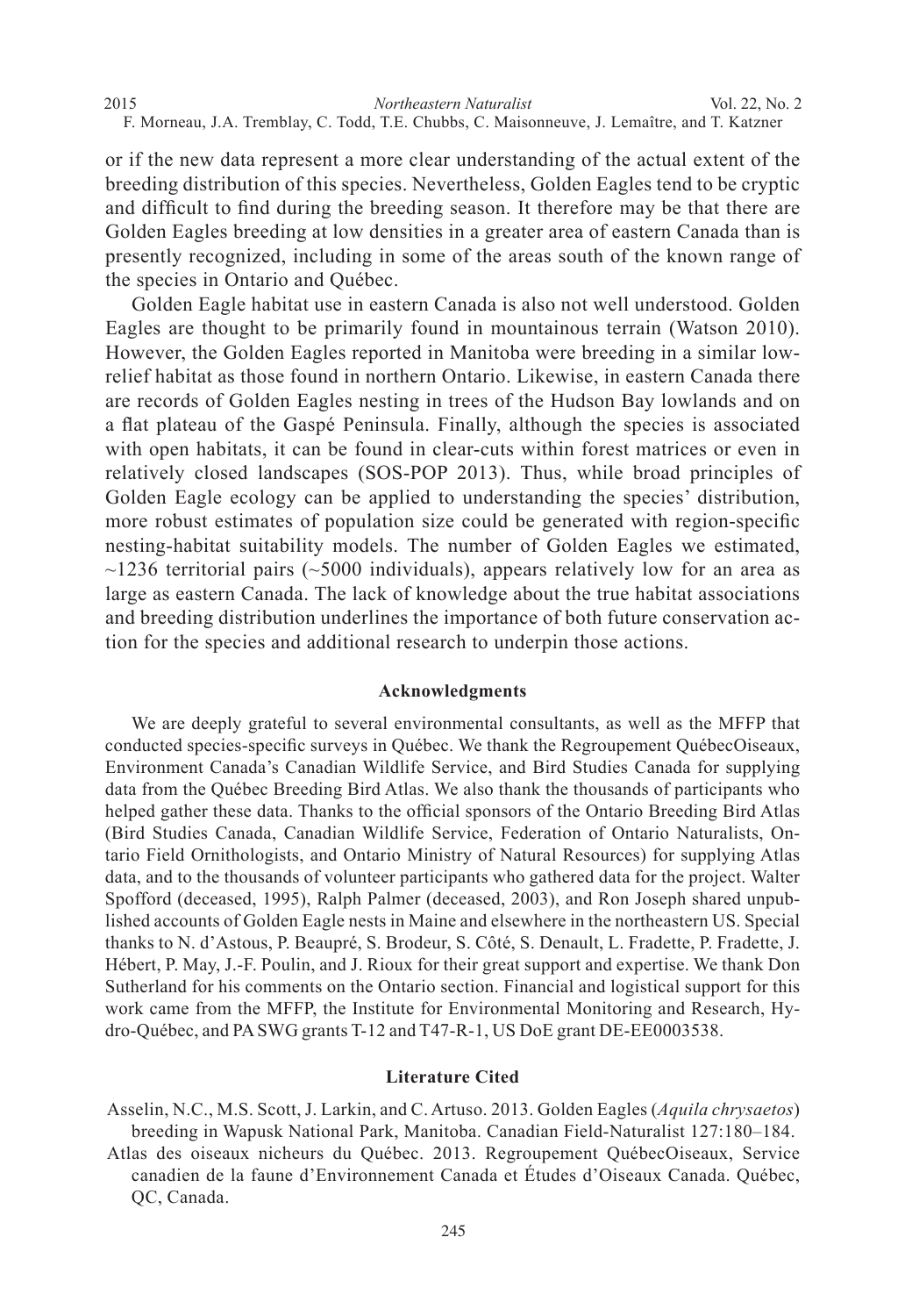F. Morneau, J.A. Tremblay, C. Todd, T.E. Chubbs, C. Maisonneuve, J. Lemaître, and T. Katzner

- Baillie, J.L. 1955. The Golden Eagle nesting in the Gaspé Peninsula, Quebec. The Canadian Field-Naturalist 69:13–14.
- Benoit, R., and J. Ibarzabal. 2004. Centrale de l'Eastmain 1-A et dérivation Rupert Avifaune - Oiseaux de proie. Préparé pour la Société d'énergie de la Baie James. FORA-MEC, Inc., Québec, QC, Canada 55 pp.
- Bird Studies Canada, Environment Canada's Canadian Wildlife Service, Ontario Nature, Ontario Field Ornithologists, and Ontario Ministry of Natural Resources. 2008. Ontario Breeding Bird Atlas Database. Data accessed from NatureCounts, a node of the Avian Knowledge Network, Bird Studies Canada. Available online at http://www.naturecounts.ca/. Accessed February 2013.
- Brodeur, S., and F. Morneau. 1999. Rapport sur la situation de l'aigle royal (*Aquila chrysaetos*) au Québec. Société de la faune et des parcs du Québec, Direction de la faune et des habitats, Québec, QC, Canada. 75 pp.
- Brodeur, S., R. Décarie, D.M. Bird, and M. Fuller. 1996. Complete migration cycle of Golden Eagles breeding in northern Quebec. Condor 98:293–299.
- Department of National Defense (DND). 1994. Military flight training: An environmental impact statement on military flying activities in Labrador and Quebec. Project Management Office Goose Bay, National Defense Headquarters, Ottawa, ON, Canada. 1500 pp.
- Eckstrom, F.H. 1936. The Indian place names of two Maine mountains. New England Quarterly 9:132–142.
- Gauthier, J., and Y. Aubry (Eds.). 1996. The Breeding Birds of Québec: Atlas of the Breeding Birds of Southern Québec. Association québécoise des groupes d'ornithologues, Province of Québec, Society for the Protection of Birds, Canadian Wildlife Service, Environment Canada, Québec Region, Montréal, QC, Canada. 1302 pp.
- Héon, J. 2010. Chevauchement des feux dans la taïga du Québec. M.Sc. Dissertation. Université du Québec à Rimouski, Rimouski, QC, Canada. 69 pp.
- Katzner, T., E.J. Milner-Gulland, and E. Bragin. 2007. Using modeling to improve monitoring of structured populations: Are we collecting the right data? Conservation Biology 21(1):241–252.
- Katzner, T., B.W. Smith, T.A. Miller, D. Brandes, J. Cooper, M. Lanzone, D. Brauning, C. Farmer, S. Harding, D.E. Kramar, C. Koppie, C. Maisonneuve, M. Martell, E.K. Mojica, C. Todd, J.A. Tremblay, M. Wheeler, D.F. Brinker, T.E. Chubbs, R. Gubler, K. O'Malley, S. Mehus, B. Porter, R.P. Brooks, B.D. Watts, and K.L. Bildstein. 2012. Status, biology, and conservation priorities for North America's eastern Golden Eagle (*Aquila chrysaetos*) population. The Auk 129:168–176.
- Kochert, M.N., and K. Steenhof. 2012. Frequency of nest use by Golden Eagles in southwestern Idaho. Journal of Raptor Research 46:239–247.
- Kochert, M.N., K. Steenhof, C.L. McIntyre, and E.H. Craig. 2002. Golden Eagle (*Aquila chrysaetos*). Number 684, *In* A. Poole and F. Gill (Eds.). The Birds of North America, Cornell Lab of Ornithology, Ithaca, NY. Available online at http://bna.birds.cornell.edu/ bna/species/684doi:10.2173/bna.684. Accessed October 2013.
- Lee, D.S. 1990. Nesting of Golden Eagles in the central and southern Appalachians. The Wilson Bulletin 102:693–698.
- McIntyre, C.L., and L.G. Adams. 1999. Reproductive characteristics of migratory Golden Eagles in Denali National Park, Alaska. The Condor 101:115–123.
- McNicoll, R., A. Desrosiers, and R. Faubert. 1996. Inventaire aérien du faucon pèlerin et de l'aigle royal en Gaspésie. Ministère de l'Environnement et de la Faune, Québec, QC, Canada. 12 pp.